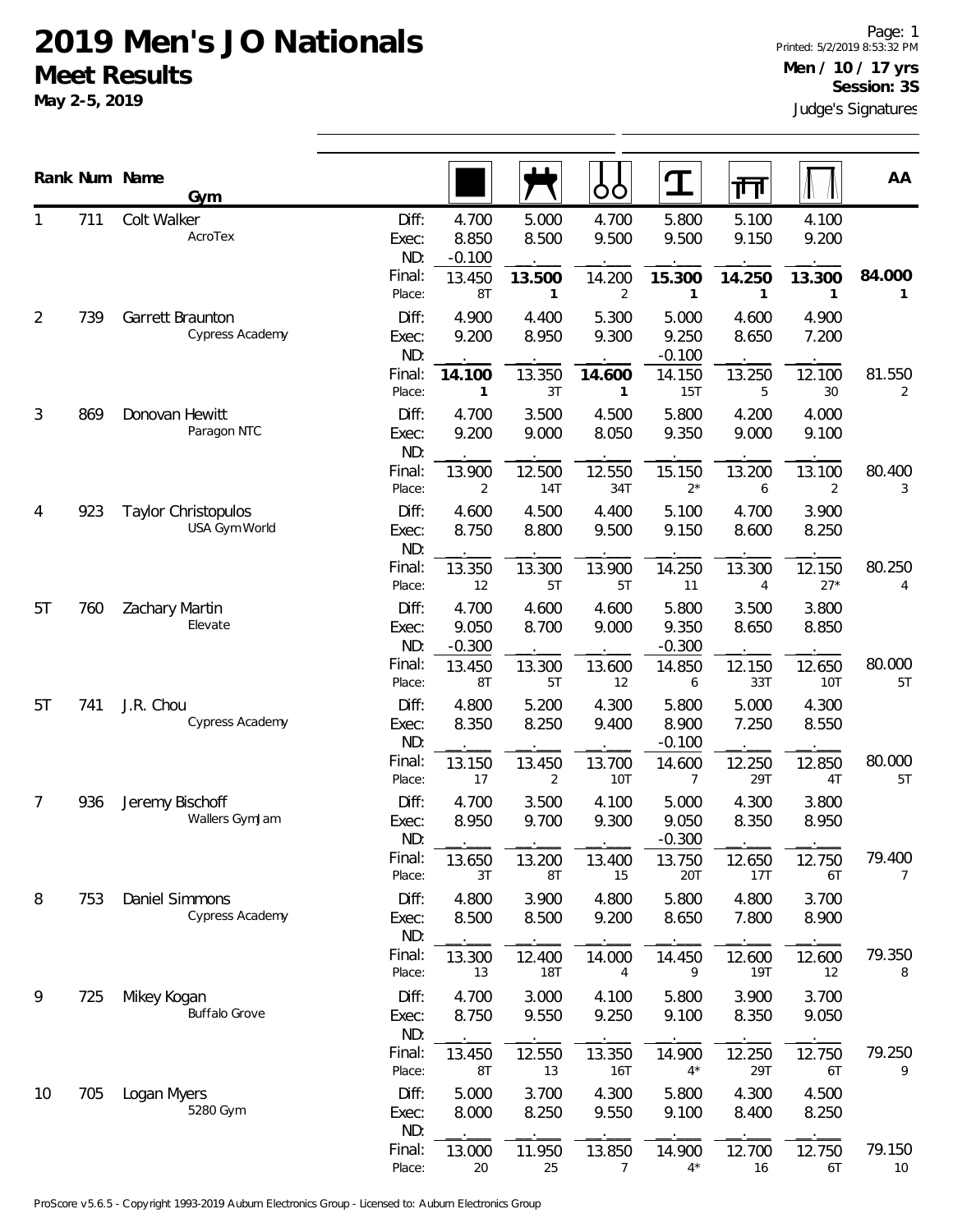|     |     | Rank Num Name<br>Gym             |                       |                |                | OO              | ${\bf T}$                  | 帀                    |                | AA            |
|-----|-----|----------------------------------|-----------------------|----------------|----------------|-----------------|----------------------------|----------------------|----------------|---------------|
| 11  | 751 | Zachary Nunez<br>Cypress Academy | Diff:<br>Exec:<br>ND: | 4.500<br>7.600 | 5.000<br>8.300 | 4.200<br>8.400  | 5.000<br>9.100             | 4.500<br>9.300       | 3.900<br>9.050 |               |
|     |     |                                  | Final:<br>Place:      | 12.100<br>35   | 13.300<br>5T   | 12.600<br>33    | 14.100<br>18               | 13.800<br>2          | 12.950<br>3    | 78.850<br>11  |
| 12  | 799 | Ethan Boder<br>GymTek            | Diff:<br>Exec:<br>ND: | 4.500<br>8.600 | 3.300<br>8.450 | 4.300<br>9.500  | 5.800<br>9.350             | 4.300<br>8.850       | 3.700<br>8.150 |               |
|     |     |                                  | Final:<br>Place:      | 13.100<br>18   | 11.750<br>28   | 13.800<br>8     | 15.150<br>$2^*$            | 13.150<br>7T         | 11.850<br>33   | 78.800<br>12  |
| 13  | 830 | Steven Lukasik<br>La Fleur's     | Diff:<br>Exec:<br>ND: | 3.800<br>9.050 | 4.300<br>9.050 | 4.000<br>9.200  | 5.000<br>8.800<br>$-0.100$ | 3.800<br>9.300       | 3.700<br>8.850 |               |
|     |     |                                  | Final:<br>Place:      | 12.850<br>22T  | 13.350<br>3T   | 13.200<br>19    | 13.700<br>22T              | 13.100<br>9          | 12.550<br>13T  | 78.750<br>13  |
| 14  | 714 | Robbie Shamp<br>All Star Gym     | Diff:<br>Exec:<br>ND: | 4.600<br>9.050 | 3.700<br>8.450 | 4.700<br>7.300  | 5.100<br>9.400             | 4.000<br>8.800       | 3.800<br>8.650 |               |
|     |     |                                  | Final:<br>Place:      | 13.650<br>3T   | 12.150<br>20T  | 12.000<br>41    | 14.500<br>8                | 12.800<br>12T        | 12.450<br>16T  | 77.550<br>14  |
| 15  | 926 | Colin Wingrove<br>USA Gym World  | Diff:<br>Exec:<br>ND: | 4.700<br>7.100 | 3.600<br>8.850 | 4.700<br>9.200  | 5.800<br>8.650<br>$-0.300$ | 4.000<br>8.600       | 3.700<br>8.800 |               |
|     |     |                                  | Final:<br>Place:      | 11.800<br>40   | 12.450<br>16T  | 13.900<br>5T    | 14.150<br>15T              | 12.600<br><b>19T</b> | 12.500<br>15   | 77.400<br>15  |
| 16  | 863 | James Friedman<br>OMEGA Gym      | Diff:<br>Exec:<br>ND: | 4.500<br>8.750 | 4.000<br>8.850 | 4.600<br>9.100  | 4.000<br>9.400             | 3.800<br>8.350       | 4.000<br>7.750 |               |
|     |     |                                  | Final:<br>Place:      | 13.250<br>14T  | 12.850<br>10   | 13.700<br>10T   | 13.400<br>30               | 12.150<br>33T        | 11.750<br>35   | 77.100<br>16  |
| 17T | 721 | Kameron Nelson<br>Arrow          | Diff:<br>Exec:<br>ND: | 4.900<br>8.500 | 3.800<br>8.300 | 4.200<br>8.600  | 5.200<br>9.000             | 4.500<br>8.050       | 3.800<br>8.000 |               |
|     |     |                                  | Final:<br>Place:      | 13.400<br>11   | 12.100<br>22T  | 12.800<br>$28*$ | 14.200<br>12T              | 12.550<br>21T        | 11.800<br>34   | 76.850<br>17T |
| 17T | 933 | Noah Newfeld<br><b>WOGA</b>      | Diff:<br>Exec:<br>ND: | 4.100<br>7.750 | 4.400<br>8.800 | 4.300<br>9.450  | 4.000<br>9.350<br>$-0.100$ | 4.000<br>8.450       | 4.100<br>8.250 |               |
|     |     |                                  | Final:<br>Place:      | 11.850<br>37T  | 13.200<br>8T   | 13.750<br>9     | 13.250<br>31               | 12.450<br>25T        | 12.350<br>21   | 76.850<br>17T |
| 19  | 755 | Will Hauke<br>DeVeau's           | Diff:<br>Exec:<br>ND: | 4.800<br>8.800 | 4.200<br>6.700 | 4.300<br>8.850  | 5.000<br>9.150             | 4.200<br>8.950       | 3.800<br>7.800 |               |
|     |     |                                  | Final:<br>Place:      | 13.600<br>5T   | 10.900<br>37   | 13.150<br>20T   | 14.150<br>15T              | 13.150<br>7T         | 11.600<br>36T  | 76.550<br>19  |
| 20T | 717 | Kazuki Hayashi<br>Apollo VA      | Diff:<br>Exec:<br>ND: | 4.000<br>9.250 | 4.200<br>8.250 | 4.200<br>8.950  | 4.800<br>8.900<br>$-0.100$ | 4.200<br>7.900       | 3.900<br>7.700 |               |
|     |     |                                  | Final:<br>Place:      | 13.250<br>14T  | 12.450<br>16T  | 13.150<br>20T   | 13.600<br>26T              | 12.100<br>36         | 11.600<br>36T  | 76.150<br>20T |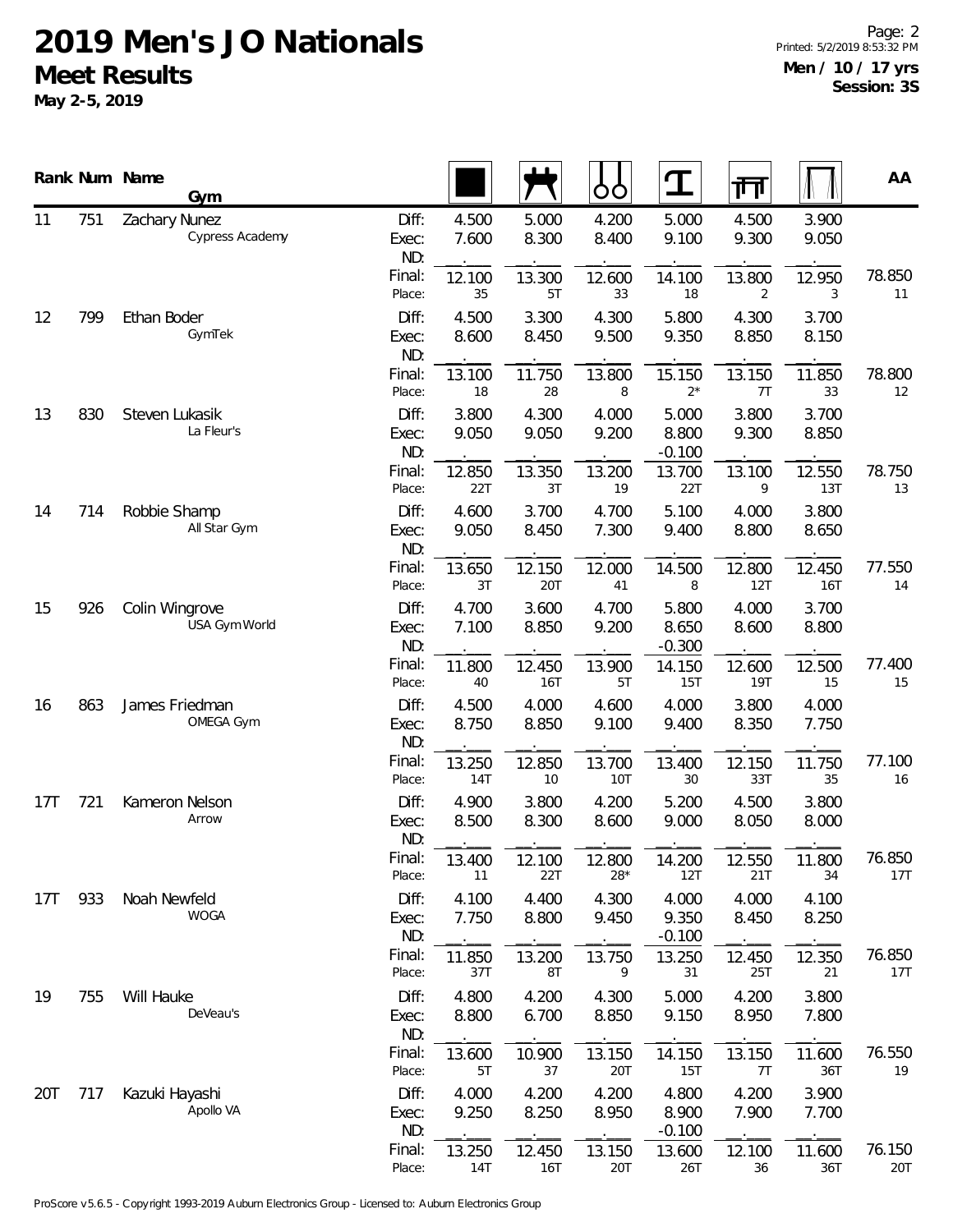|     |     | Rank Num Name      | Gym                                     |                       |                            |                      | ŌÒ              | T                          | गा             |                 | AA            |
|-----|-----|--------------------|-----------------------------------------|-----------------------|----------------------------|----------------------|-----------------|----------------------------|----------------|-----------------|---------------|
| 20T | 837 | Evan Ng            | Lakeshore                               | Diff:<br>Exec:<br>ND: | 4.200<br>8.050             | 4.200<br>7.700       | 4.900<br>7.650  | 5.000<br>9.200             | 4.200<br>8.350 | 4.200<br>8.500  |               |
|     |     |                    |                                         | Final:<br>Place:      | 12.250<br>34               | 11.900<br>26T        | 12.550<br>34T   | 14.200<br>12T              | 12.550<br>21T  | 12.700<br>9     | 76.150<br>20T |
| 22  | 915 | <b>Travis Wong</b> | <b>TAG USA</b>                          | Diff:<br>Exec:<br>ND: | 3.700<br>9.100             | 4.200<br>7.850       | 4.200<br>8.500  | 4.000<br>9.150             | 4.600<br>8.800 | 4.200<br>7.750  |               |
|     |     |                    |                                         | Final:<br>Place:      | 12.800<br>25               | 12.050<br>24         | 12.700<br>31T   | 13.150<br>$32*$            | 13.400<br>3    | 11.950<br>31T   | 76.050<br>22  |
| 23  | 790 | Sam Phillips       | Gym Olympica                            | Diff:<br>Exec:<br>ND: | 4.500<br>9.000             | 3.900<br>6.650       | 4.200<br>8.600  | 4.400<br>9.300             | 4.100<br>8.450 | 4.200<br>8.650  |               |
|     |     |                    |                                         | Final:<br>Place:      | 13.500<br>7                | 10.550<br>39         | 12.800<br>$28*$ | 13.700<br>22T              | 12.550<br>21T  | 12.850<br>4T    | 75.950<br>23  |
| 24  | 720 | Matthew Sulham     | Apollo VA                               | Diff:<br>Exec:<br>ND: | 4.300<br>8.850<br>$-0.100$ | 3.200<br>8.300       | 4.000<br>8.850  | 4.300<br>9.450             | 3.800<br>9.000 | 3.600<br>8.350  |               |
|     |     |                    |                                         | Final:<br>Place:      | 13.050<br>19               | 11.500<br>30         | 12.850<br>26T   | 13.750<br>20T              | 12.800<br>12T  | 11.950<br>31T   | 75.900<br>24  |
| 25  | 892 | Evan Bock          | <b>SCATS</b>                            | Diff:<br>Exec:<br>ND: | 4.500<br>9.100             | 3.700<br>7.500       | 4.000<br>8.700  | 4.800<br>9.150<br>$-0.300$ | 3.800<br>8.450 | 3.500<br>8.950  |               |
|     |     |                    |                                         | Final:<br>Place:      | 13.600<br>5T               | 11.200<br>32T        | 12.700<br>31T   | 13.650<br>24T              | 12.250<br>29T  | 12.450<br>16T   | 75.850<br>25  |
| 26  | 834 |                    | Sebastian Ingersoll<br>Lakeshore        | Diff:<br>Exec:<br>ND: | 4.300<br>8.900             | 3.300<br>7.650       | 4.400<br>8.700  | 5.000<br>9.000<br>$-0.100$ | 4.200<br>7.750 | 4.200<br>8.250  |               |
|     |     |                    |                                         | Final:<br>Place:      | 13.200<br>16               | 10.950<br>36         | 13.100<br>22T   | 13.900<br>19               | 11.950<br>38   | 12.450<br>16T   | 75.550<br>26  |
| 27  | 730 | Nate Warren        | Centre Elite                            | Diff:<br>Exec:<br>ND: | 4.300<br>8.350             | 4.200<br>7.950       | 4.400<br>8.350  | 4.000<br>9.150             | 4.500<br>7.400 | 3.700<br>8.950  |               |
|     |     |                    |                                         | Final:<br>Place:      | 12.650<br>27               | 12.150<br>20T        | 12.750<br>30    | 13.150<br>$32*$            | 11.900<br>39   | 12.650<br>10T   | 75.250<br>27  |
| 28  | 828 | Collin Cunane      | KMC Gym PA                              | Diff:<br>Exec:<br>ND: | 4.300<br>7.700             | 4.000<br>8.600       | 4.000<br>8.350  | 4.300<br>9.200             | 3.600<br>8.650 | 3.700<br>8.600  |               |
|     |     |                    |                                         | Final:<br>Place:      | 12.000<br>36               | 12.600<br>12         | 12.350<br>37    | 13.500<br>28               | 12.250<br>29T  | 12.300<br>$22*$ | 75.000<br>28  |
| 29  | 937 |                    | Julian Brutchin-Roose<br>Wallers GymJam | Diff:<br>Exec:<br>ND: | 4.300<br>7.550             | 4.000<br>8.100       | 3.500<br>9.050  | 5.000<br>9.350             | 4.100<br>7.750 | 3.900<br>8.250  |               |
|     |     |                    |                                         | Final:<br>Place:      | 11.850<br>37T              | 12.100<br>22T        | 12.550<br>34T   | 14.350<br>10               | 11.850<br>40T  | 12.150<br>$27*$ | 74.850<br>29  |
| 30  | 809 | Jacob Bassett      | Hayden's                                | Diff:<br>Exec:<br>ND: | 4.300<br>8.050             | 3.800<br>8.600       | 4.100<br>9.000  | 3.200<br>8.750<br>$-0.300$ | 4.000<br>9.050 | 4.000<br>8.250  |               |
|     |     |                    |                                         | Final:<br>Place:      | 12.350<br>31               | 12.400<br><b>18T</b> | 13.100<br>22T   | 11.650<br>43               | 13.050<br>10   | 12.250<br>24    | 74.800<br>30  |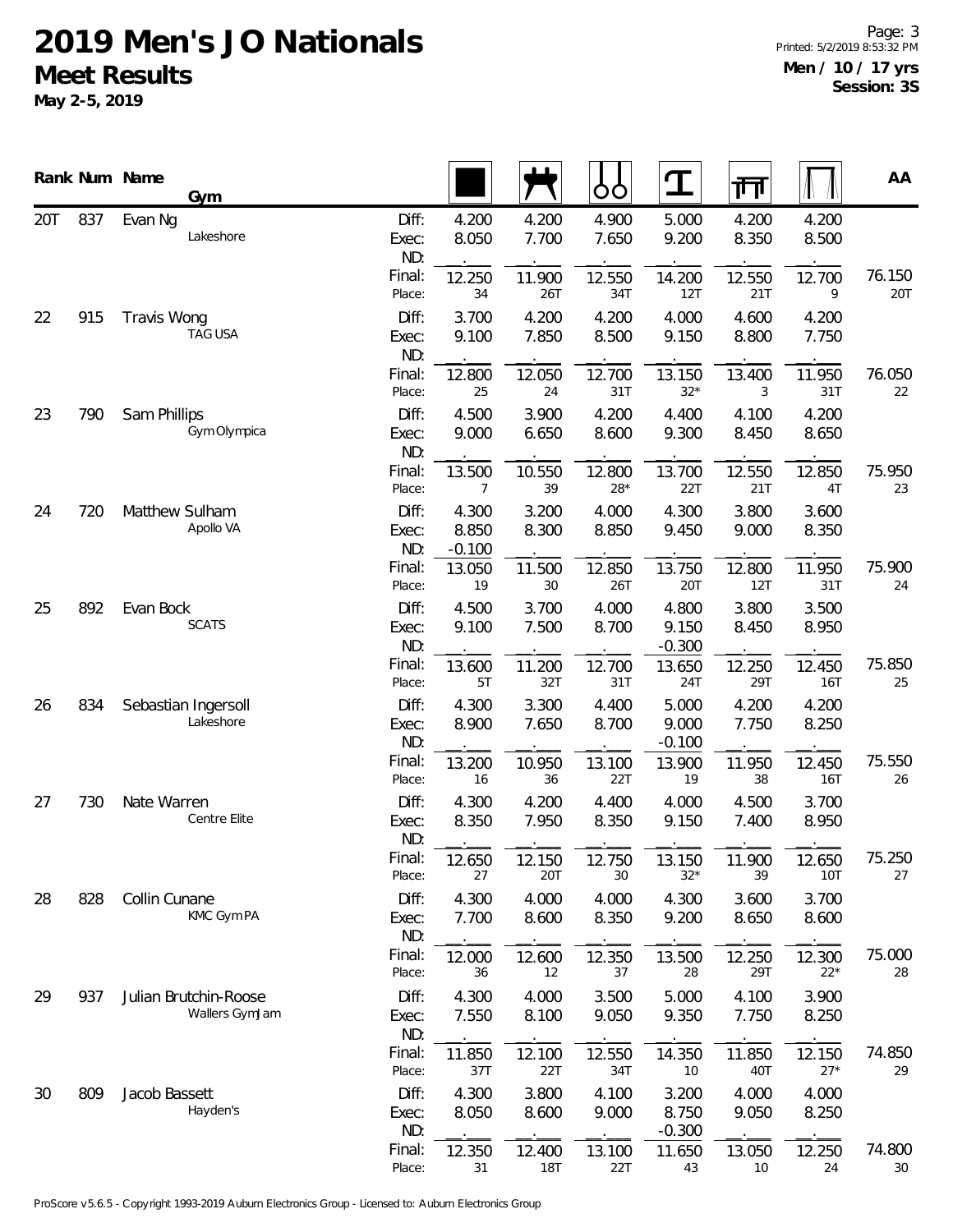|    |     | Rank Num Name<br>Gym             |                       |                            |                | ბბ             | $\mathbf T$                | गि             |                      | AA           |
|----|-----|----------------------------------|-----------------------|----------------------------|----------------|----------------|----------------------------|----------------|----------------------|--------------|
| 31 | 884 | Harrison Andary<br>Queen City    | Diff:<br>Exec:<br>ND: | 4.800<br>7.150<br>$-0.100$ | 4.300<br>7.000 | 3.700<br>8.350 | 5.100<br>9.100             | 3.400<br>9.500 | 3.700<br>8.700       |              |
|    |     |                                  | Final:<br>Place:      | 11.850<br>37T              | 11.300<br>31   | 12.050<br>39T  | 14.200<br>12T              | 12.900<br>11   | 12.400<br><b>19T</b> | 74.700<br>31 |
| 32 | 733 | Mauricio Gago<br>Champions TX    | Diff:<br>Exec:<br>ND: | 4.400<br>7.900             | 4.300<br>6.750 | 4.300<br>8.650 | 4.200<br>9.250             | 4.000<br>8.400 | 3.700<br>8.500       |              |
|    |     |                                  | Final:<br>Place:      | 12.300<br>32T              | 11.050<br>35   | 12.950<br>24   | 13.450<br>29               | 12.400<br>27T  | 12.200<br>$25*$      | 74.350<br>32 |
| 33 | 927 | Maxim Ryzhuk<br>Vitaly Scherbo   | Diff:<br>Exec:<br>ND: | 4.400<br>8.450             | 3.800<br>7.400 | 4.600<br>7.450 | 4.800<br>8.850             | 4.100<br>8.300 | 4.000<br>8.150       |              |
|    |     |                                  | Final:<br>Place:      | 12.850<br>22T              | 11.200<br>32T  | 12.050<br>39T  | 13.650<br>24T              | 12.400<br>27T  | 12.150<br>27T        | 74.300<br>33 |
| 34 | 806 | Ahmir Postell<br>Gymstrada       | Diff:<br>Exec:<br>ND: | 4.000<br>8.850             | 3.400<br>7.400 | 4.200<br>9.100 | 4.000<br>8.850             | 3.900<br>7.950 | 3.700<br>8.600       |              |
|    |     |                                  | Final:<br>Place:      | 12.850<br>22T              | 10.800<br>38   | 13.300<br>18   | 12.850<br>36               | 11.850<br>40T  | 12.300<br>$22*$      | 73.950<br>34 |
| 35 | 816 | Tyler Rockwood<br>Hocking Valley | Diff:<br>Exec:<br>ND: | 4.200<br>7.600<br>$-0.300$ | 4.700<br>8.050 | 4.100<br>8.750 | 4.400<br>8.950<br>$-0.300$ | 4.300<br>8.500 | 3.700<br>7.250       |              |
|    |     |                                  | Final:<br>Place:      | 11.500<br>41               | 12.750<br>11   | 12.850<br>26T  | 13.050<br>34               | 12.800<br>12T  | 10.950<br>40         | 73.900<br>35 |
| 36 | 732 | Noah Duran<br>Champions TX       | Diff:<br>Exec:<br>ND: | 4.200<br>8.300<br>$-0.100$ | 5.500<br>7.000 | 4.300<br>9.150 | 3.200<br>9.350             | 4.500<br>7.650 | 3.600<br>7.100       |              |
|    |     |                                  | Final:<br>Place:      | 12.400<br>29T              | 12.500<br>14T  | 13.450<br>14   | 12.550<br>40               | 12.150<br>33T  | 10.700<br>42         | 73.750<br>36 |
| 37 | 899 | Caleb Hickey<br>Sandhills        | Diff:<br>Exec:<br>ND: | 4.300<br>8.400             | 3.400<br>8.150 | 4.100<br>8.800 | 4.800<br>7.900             | 4.200<br>7.850 | 3.600<br>7.650       |              |
|    |     |                                  | Final:<br>Place:      | 12.700<br>26               | 11.550<br>29   | 12.900<br>25   | 12.700<br>37               | 12.050<br>37   | 11.250<br>39         | 73.150<br>37 |
| 38 | 771 | Kyden Martinez<br>Eyas Gym       | Diff:<br>Exec:<br>ND: | 4.300<br>8.000             | 4.200<br>6.900 | 3.500<br>8.650 | 4.400<br>9.200             | 3.400<br>9.350 | 2.500<br>8.400       |              |
|    |     |                                  | Final:<br>Place:      | 12.300<br>32T              | 11.100<br>34   | 12.150<br>38   | 13.600<br>26T              | 12.750<br>15   | 10.900<br>41         | 72.800<br>38 |
| 39 | 905 | Max Von Hapsburg<br>Star Center  | Diff:<br>Exec:<br>ND: | 3.900<br>8.500             | 3.100<br>5.800 | 5.300<br>8.750 | 3.600<br>9.050             | 3.800<br>8.750 | 3.700<br>8.500       |              |
|    |     |                                  | Final:<br>Place:      | 12.400<br>29T              | 8.900<br>41    | 14.050<br>3    | 12.650<br>38T              | 12.550<br>21T  | 12.200<br>$25*$      | 72.750<br>39 |
| 40 | 924 | Cole Nicolson<br>USA Gym World   | Diff:<br>Exec:<br>ND: | 4.200<br>8.300             | 3.600<br>8.300 | 4.400<br>8.950 | 2.800<br>9.050             | 3.800<br>6.850 | 4.100<br>8.300       |              |
|    |     |                                  | Final:<br>Place:      | 12.500<br>28               | 11.900<br>26T  | 13.350<br>16T  | 11.850<br>42               | 10.650<br>42   | 12.400<br>19T        | 72.650<br>40 |